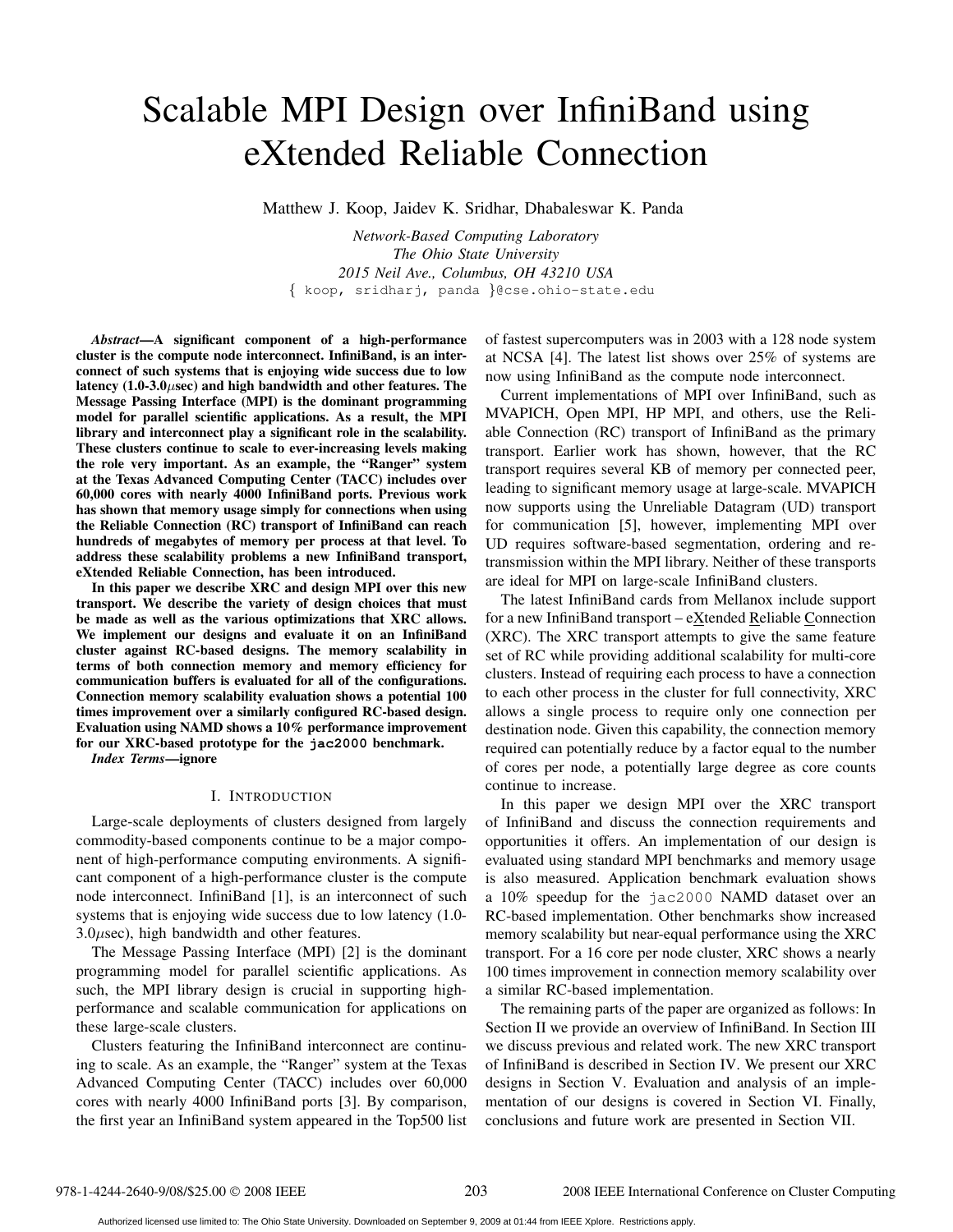#### II. INFINIBAND

InfiniBand is a processor and I/O interconnect based on open standards [1]. It was conceived as a high-speed, generalpurpose I/O interconnect, and in recent years it has become a popular interconnect for high-performance computing to connect commodity machines in large clusters.

## *A. Communication Model*

Communication in InfiniBand is accomplished using a Queue based model. Sending and receiving end-points have to establish a Queue Pair (QP) which consists of Send Queue (SQ) and Receive Queue (RQ). Send and receive work requests (WR) are then placed onto these queues for processing by InfiniBand network stack. Completion of these operations is indicated by InfiniBand lower layers by placing completed requests in the Completion Queue (CQ). To receive a message on a QP, a receive buffer must be posted to that QP. Buffers are consumed in a FIFO ordering.

There are two types of communication semantics in Infini-Band: channel and memory semantics. Channel semantics are send and receive operations that are common in traditional interfaces, such as sockets, where both sides must be aware of communication. Memory semantics are one-sided operations where one host can access memory from a remote node without a posted receive; such operations are referred to as Remote Direct Memory Access (RDMA). Remote write and read are both supported in InfiniBand. In addition, remote atomic operations are also supported. Both communication semantics require communication memory to be registered with InfiniBand hardware and pinned in memory. The registration operation involves informing the network-interface of the virtual to physical address translation of the communication memory. The pinning operation requires the operating system to mark the pages corresponding to the communication memory as non-swappable. Thus, communication memory stays locked in physical memory, and the network-interface can access it as desired.

## *B. Existing Transport Services*

There are four transport modes defined by the InfiniBand specification: Reliable Connection (RC), Reliable Datagram (RD), Unreliable Connection (UC) and Unreliable Datagram (UD). Of these, RC, UC, and UD are required to be supported by Host Channel Adapters (HCAs) in the InfiniBand specification. RD is not required and is not available with current hardware. All transports provide a checksum verification.

Reliable Connection (RC) is the most popular transport service for implementing MPI over InfiniBand. As a connectionoriented service, a QP with RC transport must be dedicated to communicating with only one other QP. A process that communicates with  $N$  other peers must have at least  $N$  QPs created. The RC transport provides almost all the features available in InfiniBand, most notably reliable send/receive, RDMA and Atomic operations.

Unreliable Connection (UC) provides connection-oriented service with no guarantees of ordering or reliability. It does

support RDMA write capabilities and sending messages larger than the MTU size. Being connection-oriented in nature, every communicating peer requires a separate QP. In regard to resources required, it is identical to RC, while not providing reliable service. Thus, it appears unattractive for implementing MPI over this transport.

## *C. Shared Receive Queues*

Introduced in the InfiniBand 1.2 specification, Shared Receive Queues (SRQs) were added to help address scalability issues with InfiniBand memory usage. As noted earlier, in order to receive a message on a QP, a receive buffer must be posted in the Receive Queue (RQ) of that QP. To achieve high-performance, MPI implementations pre-post buffers to the RQ to accommodate unexpected messages.

When using the RC transport of InfiniBand, one QP is required per communicating peer. To prepost receives on each QP, however, can have very high memory requirements for communication buffers. To give an example, consider a fullyconnected MPI job of 1K processes. Each process in the job will require  $1K - 1$  QPs, each with n buffers of size s posted to it. Given a conservative setting of  $n = 5$  and  $s = 8KB$ , over 40MB of memory per process would be required simply for communication buffers that may not be used. Given that current InfiniBand clusters now reach 60K processes, maximum memory usage would potentially be over 2GB per process in that configuration.

Recognizing that such buffers could be pooled, SRQ support was added so instead of connecting a QP to a dedicated RQ, buffers could be shared across QPs. In this method, a smaller pool can be allocated and then refilled as needed instead of pre-posting on each connection.

Note that a QP can only be associated with one SRQ for RC and UD. So any channel traffic on a QP will consume a receive buffer from the attached SRQ. If another SRQ is desired instead, a second QP must be created.

## III. RELATED WORK

Much recent research has focused on the scalability of MPI libraries over InfiniBand. Many of these research works focus on reducing communication buffer requirements by utilizing SRQ [6], [7]. In addition, the Reliable Connection memory utilization has also been studied previously [8]. Yu, et al. proposed a connection setup method where UD was used for the first sixteen messages before an RC connection was setup [9]; in this case RC was the primary transport and no tradeoffs were evaluated. Further, connection-less UD MPI designs have been proposed in [5]. The zero-copy protocol over UD was introduced in [10]. A hybrid approach that dynamically utilizes both the RC and the UD channels based on application communication pattern has also been designed [11].

Sur, et. al. previously evaluated ConnectX, which is the first HCA to support XRC [12], [13]. Other groups have expressed interest in providing XRC support in MPI, such as HP MPI and Open MPI [14]. However, there is no detailed study on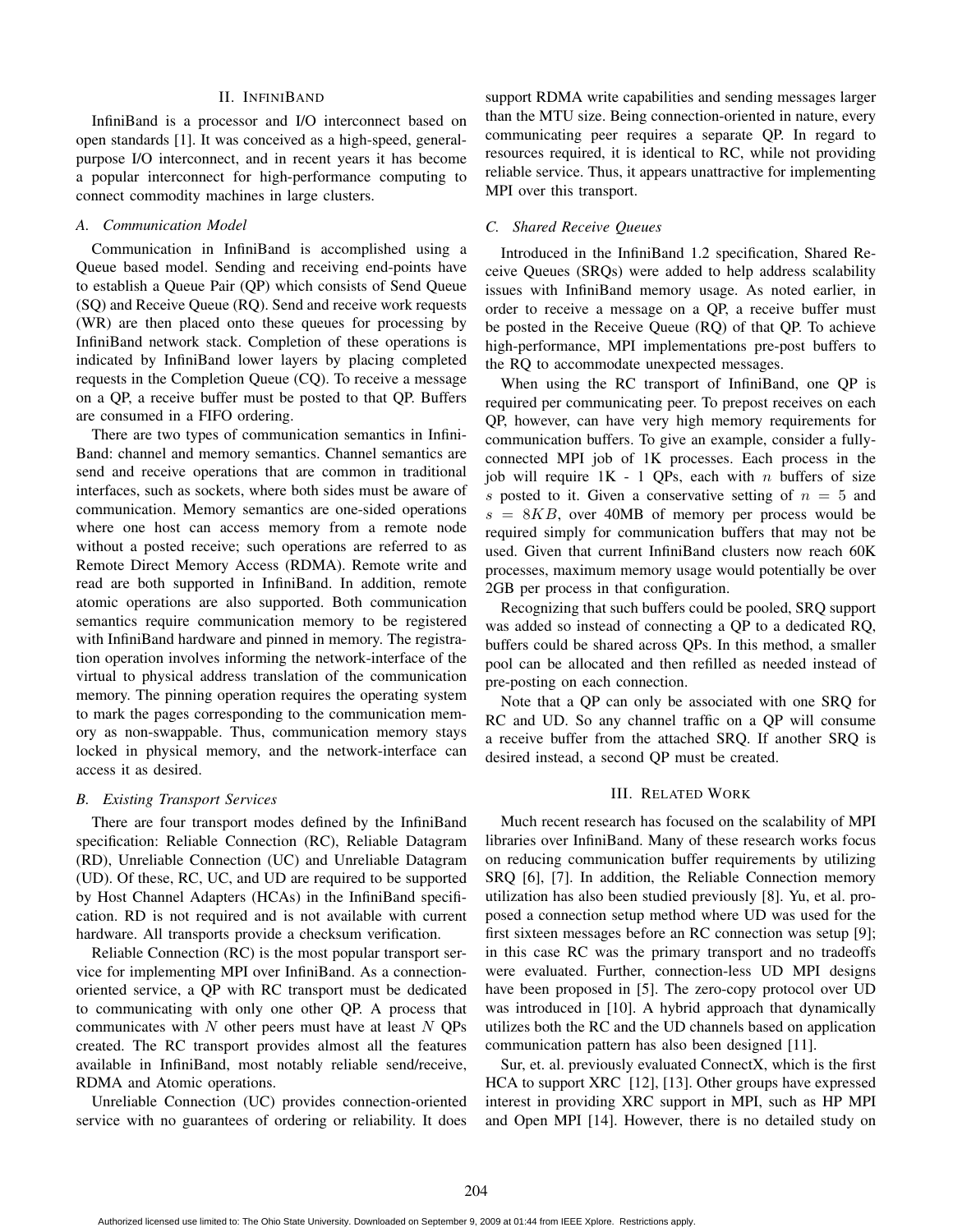how this XRC implementation works, the associated design challenges and interactions with applications.

Recently Shipman, et al. in [15] presented a mechanism for efficient utilization of communication buffers using multiple SRQs for different data sizes. For example, a 500 byte message should only consume 512 bytes and a 1.5KB message should only consume 2KB. Current designs have used a single SRQ, where any message will consume a fixed size such as 8KB. This evaluation and design, however, was with the Reliable Connection (RC) transport of InfiniBand, not the XRC transport.

## IV. EXTENDED RELIABLE CONNECTION

In this section we describe the new eXtended Reliable Connection (XRC) transport for InfiniBand. We first start with the motivation for this new transport followed by the XRC connection model and addressing.

## *A. Motivation*

The motivation for creating the XRC transport comes from the explosive growth in multi-core clusters. While node counts continue to increase, core counts are increasing at an even more rapid rate. The Sandia Thunderbird and TACC Ranger show this trend:

The Sandia Thunderbird [16] was introduced in 2006 with 4K compute nodes each with dual CPUs for a total of 8K processing cores. The TACC Ranger [3] was put into production in 2008 with nearly 4K compute nodes. Each compute node has four quad-core CPUs, for a total cluster size of nearly 64K processing cores. Each at the time of introduction were in the upper echelon of the fastest machines in the world.

Existing InfiniBand transports made no distinction between connecting a process (generally one per core for MPI) and connecting a node. Thus, the associated resource consumption increased directly in relation to the number of cores in the system. Earlier work [11] has shown that memory usage for the RC transport can reach hundreds of MB of memory/process at 16K processes.

To address this problem XRC was introduced. Instead of having a per-process cost, XRC was designed to allow a single connection from one process to an entire node. In doing so, the maximum number of connections (QPs) per process can grow with the number of nodes instead of the number of cores in the system.

## *B. Connection Model*

XRC provides the services of the RC transport, but defines a very different connection model and method for determining data placement on the receiver in channel semantics.

When using the RC transport of InfiniBand, the connection model is purely based on processes. For one process to communicate with another over InfiniBand, each side must have a dedicated QP for the other. There is no distinction as to the node in terms of allowing communication.

Figure 1(a) shows a fully-connected job, with each node having two processes, each fully connected to the other processes on other nodes. To maintain full connectivity in a cluster with  $N$  nodes and  $C$  cores per node, each process must have  $(N-1) \times C$  QPs created. In this figure and equation we do not account for intra-node IB connections since the focus of this paper is on MPI and libraries generally use a sharedmemory channel for communication within a node instead of network loopback.

By contrast, XRC allows connection optimization based on the location of a process. Instead of being purely processbased, the node of the peer to connect to is now taken into account. Consider a situation where a process  $A$  on  $host1$ wants to communicate with both process  $B$  and process  $C$  on host2. After A creates a QP with  $B$ , A is also now connected to process C. The addressing required is discussed in the next section. The additional complication here is that although A can now send to  $C$ , it is not reciprocal since  $C$  cannot send to A. To send a message, a process must have one XRC QP to the node of the destination process and in our example B has the OP to  $A$  (and can send to  $A$ ). Thus, if  $C$  wants to send to  $A$  it would need to create a QP to  $A$ . Note, if  $C$  had a QP to a process  $D$  on the same node as  $A$  it would be able to communicate with A.

Figure 1(b) shows a fully-connected XRC job. Instead of requiring a new QP for each process, now each process needs to only have one QP per node to be fully connected. In the best case the number of QPs required for a fully-connected job in a cluster with  $N$  nodes and  $C$  cores per node, is only N QPs. This reduces the number of QPs required by a factor of C, which is significant as the number of cores per node continue to increase.

#### *C. Addressing Method*

In the past, when using RC each process would communicate with a peer using a dedicated QP. Recall from Section II, there are two forms of communication semantics: channel and memory. In channel semantics the sender posts a send descriptor to the QP and the receive descriptor is consumed on the receive queue (RQ) connected to the QP. The sender does not know if the receiver is using an SRQ or a dedicated RQ. Thus, traditionally when using channel semantics the sender has no knowledge or control over the receive buffer.

XRC allows a more flexible form of placement on the receiver. When posting a send descriptor to an XRC QP, the destination *SRQ number* is specified. This allows a sender to specify a different "bucket" for different message sizes as suggested by Shipman, et. al., but without a separate QP.

This same addressing scheme is also what allows a process to communicate with other processes on the same node as one that it has a QP connection with. Only the SRQ number is needed for addressing, so as long as the SRQ number of the destination is known and at least one XRC QP is connected to a process on the node of the destination, a separate QP is not required.

## V. DESIGN

In this section we describe our MPI design using the new XRC transport. We first begin with an overview of the goals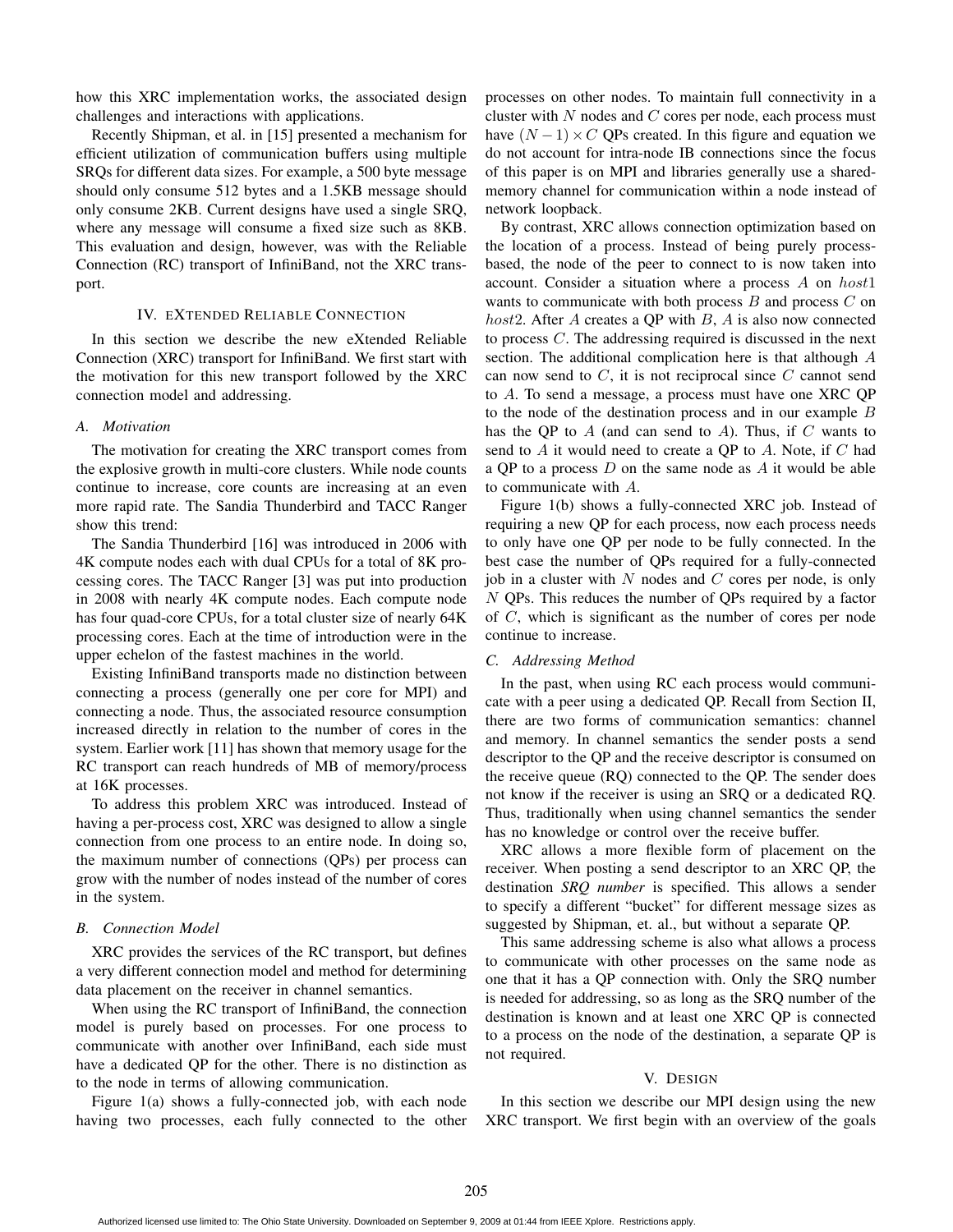

Fig. 1. InfiniBand Reliable Connection Models

in the design, and discuss issues related to the Shared Receive Queues (SRQs) possible connection setup methods.

The main goals of the design are two-fold: First, the design should reduce the memory consumption required for QPs and communication contexts. Second, the design should provide better communication buffer utilization. For example, this means that messages of 900 bytes should only consume a 1KB buffer instead of an 8KB buffer. This means we wish to reduce memory in two ways – both the connection memory as well as the communication buffer memory.

## *A. Shared Receive Queues*

As noted earlier, previous work [15] has shown that communication buffers are not used efficiently when a single pool of receive buffers is used. Instead of using a single pool of buffers, multiple pools (SRQs) can be allocated. In this section we describe the possible configurations available by using the RC and XRC transports and multiple SRQs.

When using the RC transport this requires a QP for each SRQ available. Figure 2(a) shows the connection between two nodes, each with two processes. Despite increasing communication buffer efficiency, this requires a significant amount of connection context memory.

Using the XRC transport and the SRQ addressing scheme, a different QP is no longer required to have this same functionality of selecting a receive buffer pool based on the data size. This allows two different connection models:

- *Exclusive XRC (EXRC)*: In this model each process still creates a connection (QP) to every other process in the job if needed. There is no use of the XRC ability to connect to processes on the same node with an existing connection. The destination SRQ ability is used to eliminate the additional QPs required in the RC case. This model is shown in Figure 2(b).
- *Shared XRC (SXRC)*: Using this model both the additional QPs for multiple SRQs and for processes on the same node are eliminated. This is the method that makes the most of the XRC capabilities. Figure 2(c) shows this configuration.

Table I shows the number of QPs required using these difference schemes. Additional information on best-case and worst-case connection patterns is discussed below.

## *B. Connection Setup*

As mentioned in Section IV, XRC allows one connection per node in the optimal case.

To achieve an optimal fully-connected connection pattern each process must have only a single connection to another node. In this paper, *fully-connected* means that all processes can send and receive from all other processes in the job.

Depending on the connection setup method an ideal setup or worst-case fully-connected pattern may emerge, as shown in Figure 3. We isolate two main issues that need to be addressed in a connection setup model:

- *Equal Layout*: Each node must have the same number of processes running on them. In other cases, such as 2 processes on node A and 4 on another node B, each of the two processes on node  $A$  will require 2 QPs in the best case since each process on  $B$  will require one QP to host A in order to send to that host. Clearly, there will be cases where a single connection will then not be possible.
- *Balanced Mapping*: Each process must connect with a peer that has not already created a connection with another process on its same node, otherwise the peer will create two connections to a single node.

We propose three different connection models that are possible for an XRC-based MPI implementation and discuss their advantages and disadvantages:

Preconnect Method: If the job will require communication between all peers, connections can be setup at the beginning of the job. This is a static pre-connect method. In this case the optimal connection setup can be made assuming each node has the same number of processes. Even if there are non-equal numbers of nodes, the minimal number of connections can be created. This design has the problem that in many applications many processes do not directly communicate with every other

Authorized licensed use limited to: The Ohio State University. Downloaded on September 9, 2009 at 01:44 from IEEE Xplore. Restrictions apply.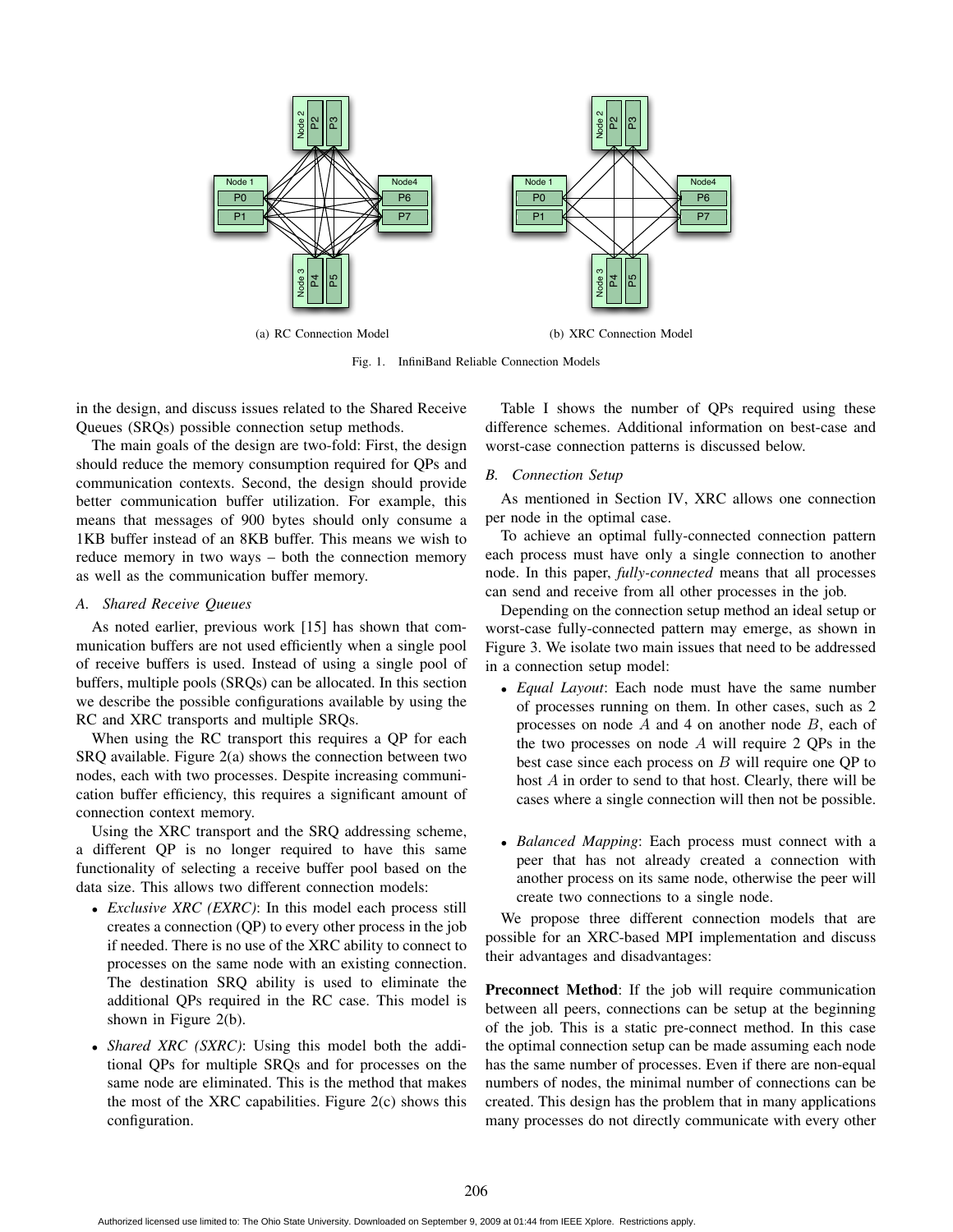

Fig. 2. Multi-SRQ Designs: Each figure shows two nodes, each with two processes in a fully-connected configuration. Each small white box denotes a QP.



(a) Ideal-Case Connection Setup (b) Worst-Case Connection Setup

Fig. 3. Depending on communication characteristics, connections may be created differently

process in the job. Preconnecting the connections can waste a significant amount of memory for a large job.

## VI. EXPERIMENTAL EVALUATION

In this section we evaluate the designs we described in the previous section. We first start with a description of the experimental platform and methodology. Then we evaluate the memory usage and performance on microbenchmarks and application benchmarks.

# *A. Experimental Platform*

Our experimental test bed is a 64-core ConnectX InfiniBand Linux cluster. Each of the 8 compute nodes has dual 2.33 GHz Intel Xeon "Clovertown" quad-core processors for a total of 8 cores per node. Each node has a Mellanox ConnectX DDR HCA. InfiniBand software support is provided through the OpenFabrics/Gen2 stack [17], OFED 1.3 release. The proposed designs are integrated into the MVAPICH-Aptus communication device of MVAPICH [18] previously designed in [11]. We extend the device to allow multiple RC QPs per peer and multiple SRQs. We also extend it to support the XRC transport in both the ESXRC and SXRC modes with any number of SRQs. MVAPICH is a popular open-source MPI implementation over InfiniBand and iWARP. It is based on MPICH [19] and MVICH [20].

All of the designs are implemented into the same code base and the same code flows. As a result, performance differences

Predefined Method: In this alternative, the connections map is predefined (as in the preconnect method), so the minimal number of connections will be created for each process. The difference between the predefined and preconnect alternatives is that predefined is setup only as needed. The problem with such a design is that it will in many cases require a QP to be setup to a process that it doesn't need to communicate with. This process may also not be expecting any communication either and may be in a computation loop. Unless the connection setup can be done asynchronously, a deadlock could potentially occur.

On-Demand Method: In the on-demand method, the minimal connection map is not computed at all. Instead, whenever a process needs to send a message to a process on a node it doesn't have a connection to already, it sends a connect request to the process it needs to communicate with. In this way a non-minimal connection pattern may emerge. The pattern is dependent on the application.

Authorized licensed use limited to: The Ohio State University. Downloaded on September 9, 2009 at 01:44 from IEEE Xplore. Restrictions apply.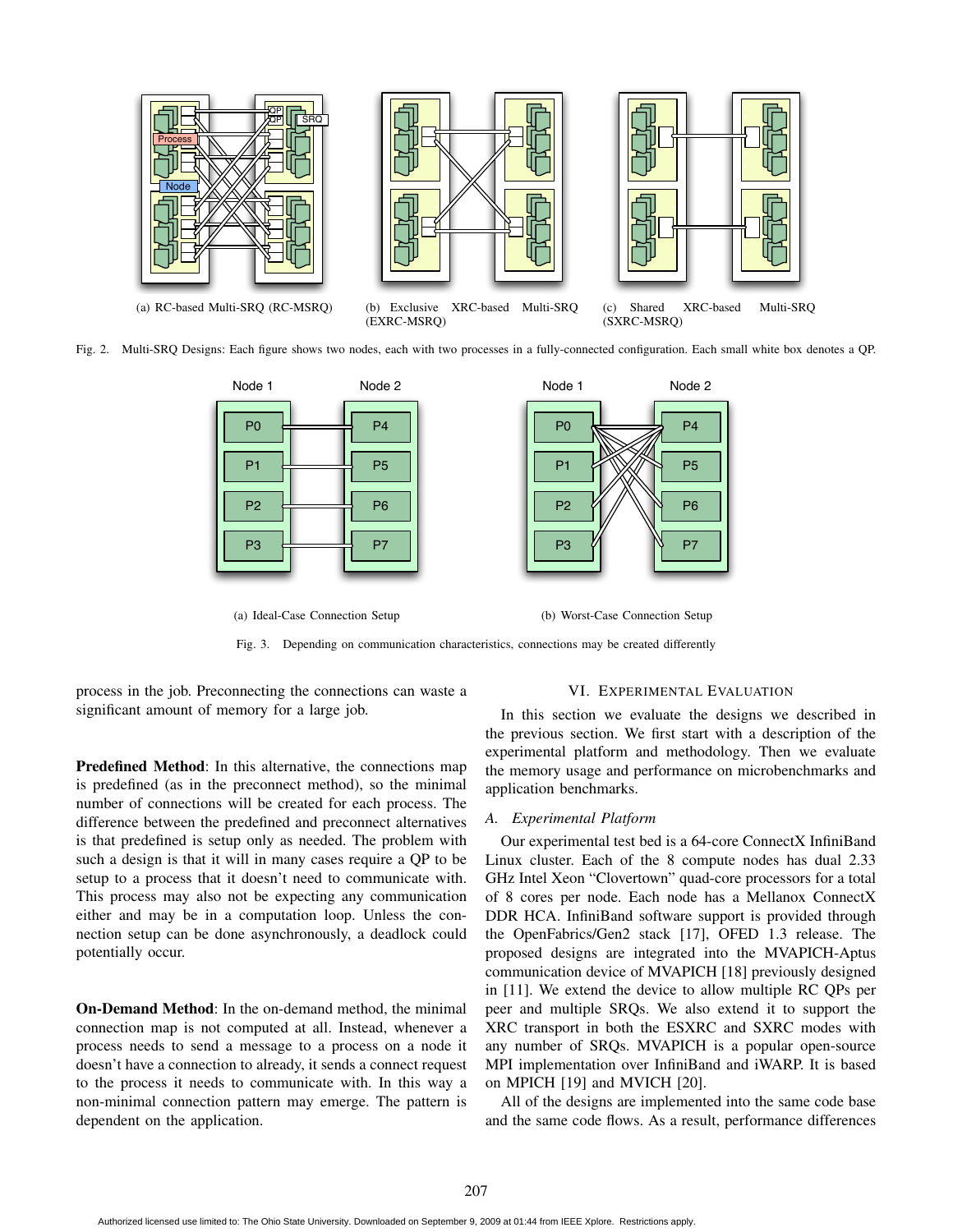can be attributed to the transport instead of software differences.

## *B. Methodology*

We evaluate six different combinations:

- *Reliable Connection*: Using the RC transport with a single SRQ (*RC-SRQ*) as well as multiple SRQs (*RC-MSRQ*).
- *Exclusive eXtended Reliable Connection*: No sharing connections, but using XRC. Both single SRQ (*EXRC-SRQ*) and multiple SRQs (*EXRC-MSRQ*).
- *Shared eXtended Reliable Connection*: Share connections across nodes. This is using the on-demand connection setup from Section V. Both single (*SXRC-SRQ*) and multiple (*SXRC-MSRQ*) SRQ configurations

Table I shows a summary of the characteristics of each of these combinations where  $n$  is the number of nodes in the job and  $c$  is the number of cores per node. We assume for this table that processes are equally distributed. Note that RC-SRQ and EXRC-SRQ are equivalent in the amount of resources required as well as memory efficiency for communication buffers. The EXRC-SRQ case is a control to evaluate whether there are inherent performance differences between the XRC and RC hardware implementations and if the addressing method of XRC adds overhead.

In all of our evaluations we use the "on-demand" connection setup method for XRC. The other connection setup methods will have standard patterns. This method will provide the most insights.

For the multiple SRQ modes, we use 6 SRQs. We use the following sizes: 256 bytes, 512 bytes, 1KB, 2KB, 4KB, and 8KB. Messages above 8KB follow a zero-copy rendezvous protocol.

*C. Memory Usage*



Fig. 4. Fully-Connected MPI Memory Usage

We first assess the scalability of each of the configuration. Figure 4 shows the memory usage when fully-connected. RC-SRQ is the default configuration for most MPIs, one connection per peer process. RC-MSRQ shows the memory usage when 6 SRQs are created per process and therefore the memory usage is six times higher than that of RC-SRQ. The last two lines are the memory usage for the Shared XRC implementations in the best case when in 8-core/node and 16-core/node configurations. EXRC has the same memory footprint as RC-SRQ since a single QP is required still to each process in the job.

From the figure we can observe that a fully-connected job at 32K processes will consume 2.6GB of memory with the RC-MSRQ configuration and 400 MB/process for the RC-SRQ and EXRC-{M}SRQ configurations. The SXRC designs reduce the memory usage in the best case to 54MB/process and 26MB/process for the 8-core and 16-core configurations, respectively. In the worst case the SXRC design will consume as much as the "RC-Single" model.

## *D. MPI Microbenchmarks*

To assess if there are basic performance differences between the different combinations we ran various standard microbenchmarks. The basic latency, bandwidth, and bi-direction bandwidth results remained very similar across all combinations and are not presented here.

To further assess performance when many peers are being communicated with simultaneously we design a new microbenchmark. In this benchmark each process communicates with a variable number of random peers in the job during each iteration. In this throughput test each process sends and receives a message from 32 randomly selected peers 8 times. We ran this benchmark with 64 processes and report the results in Figure 5. From the figure we can see the SXRC mode is able to achieve higher throughput than the EXRC and RC configurations. In top-end bandwidth the XRC modes are able to outperform the RC mode.

## *E. Application Benchmarks*

In this section we evaluate the configurations against two application-based benchmarks. These are more likely to model real-world use than microbenchmarks. We evaluate using the molecular dynamics application NAMD and the NAS Parallel Benchmarks (NPB). We evaluate all application benchmarks using 64 processes.

## NAMD:

NAMD is a fully-featured, production molecular dynamics program for high performance simulation of large bimolecular systems [21]. NAMD is based on Charm++ parallel objects, which is a machine independent parallel programming system. Of the standard data sets available for use with NAMD, we use the apoa1, f1atpase, er-gre, and jac2000 datasets.

Figure 6(a) shows the overall performance results of the different combinations on the various datasets. From the figure we observe that for both apoa1 and f1atpase performance is very similar across all modes. For jac we see that the RC-MSRQ performs 11% worse than the standard RC-SRQ implementation. We believe this is due to HCA cache effects when large numbers of QPs are being used at the same time [11]. By contrast, we see that the SXRC modes provide

Authorized licensed use limited to: The Ohio State University. Downloaded on September 9, 2009 at 01:44 from IEEE Xplore. Restrictions apply.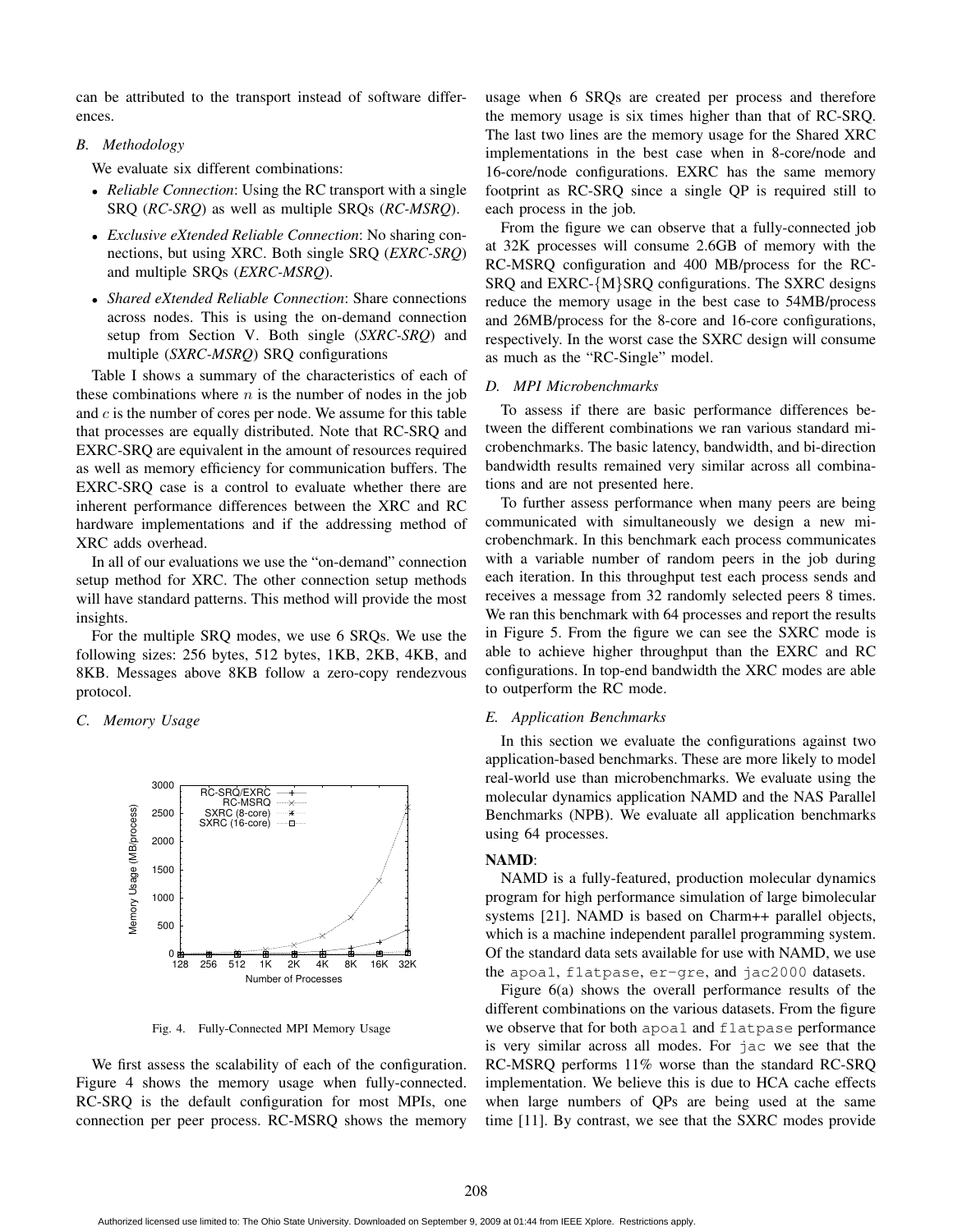| <b>TABLE I</b>                                                  |  |
|-----------------------------------------------------------------|--|
| <b>COMPARISON OF NUMBER OF QUEUE PAIRS FOR VARIOUS CHANNELS</b> |  |

|                | <b>Attributes</b> |            |        |                       | QPs per Process       | QPs per Node            |                         |  |
|----------------|-------------------|------------|--------|-----------------------|-----------------------|-------------------------|-------------------------|--|
|                | <b>SROs</b>       | Transport  | Shared | <b>Best Case</b>      | Worst Case            | <b>Best Case</b>        | Worst Case              |  |
| RC-SRO         |                   | RC         | N      | $n \times c$          | $n \times c$          | $n \times c^2$          | $n \times c^2$          |  |
| <b>RC-MSRO</b> |                   |            |        | $6 \times n \times c$ | $6 \times n \times c$ | $6 \times n \times c^2$ | $6 \times n \times c^2$ |  |
| EXRC-SRO       |                   |            | N      | $n \times c$          | $n \times c$          | $n \times c^2$          | $n \times c^2$          |  |
| EXRC-MSRO      |                   | <b>XRC</b> |        |                       |                       |                         |                         |  |
| SXRC-SRO       |                   |            |        | $\boldsymbol{n}$      | $n \times c$          | $n \times c$            | $2 \times n \times c$   |  |
| SXRC-MSRO      |                   |            |        |                       |                       |                         |                         |  |



(a) Message Rate

(b) Bandwidth





Fig. 6. NAMD Evaluation

over 10% improvement. For the same reason as RC-MSRQ performs poorly, the SXRC modes perform well. Since a fewer number of QPs are used they are more likely to stay in the HCA cache. This mirrors what we observed in the many-tomany benchmark in Figure 5. We can see in Figure 6(b) that communication buffer usage is much improved when using multiple SRQs. This figure shows the ratio of the total amount of received messages to the total amount of memory in the communication buffers used to service those messages.

datasets. We can see that each of the datasets requires significant communication, especially jac where every process communicates with every other process. We observe for that dataset on the sum of the connections for the processes on a single node are only 82 as compared to 448 for RC-SRQ and EXRC modes. The RC-MSRQ configurations requires even more QPs, a total of 3136 QPs per node.

Table II shows the connection characteristics of each of the

## NAS Parallel Benchmarks:

The NAS Parallel Benchmarks [22] are a selection of ker-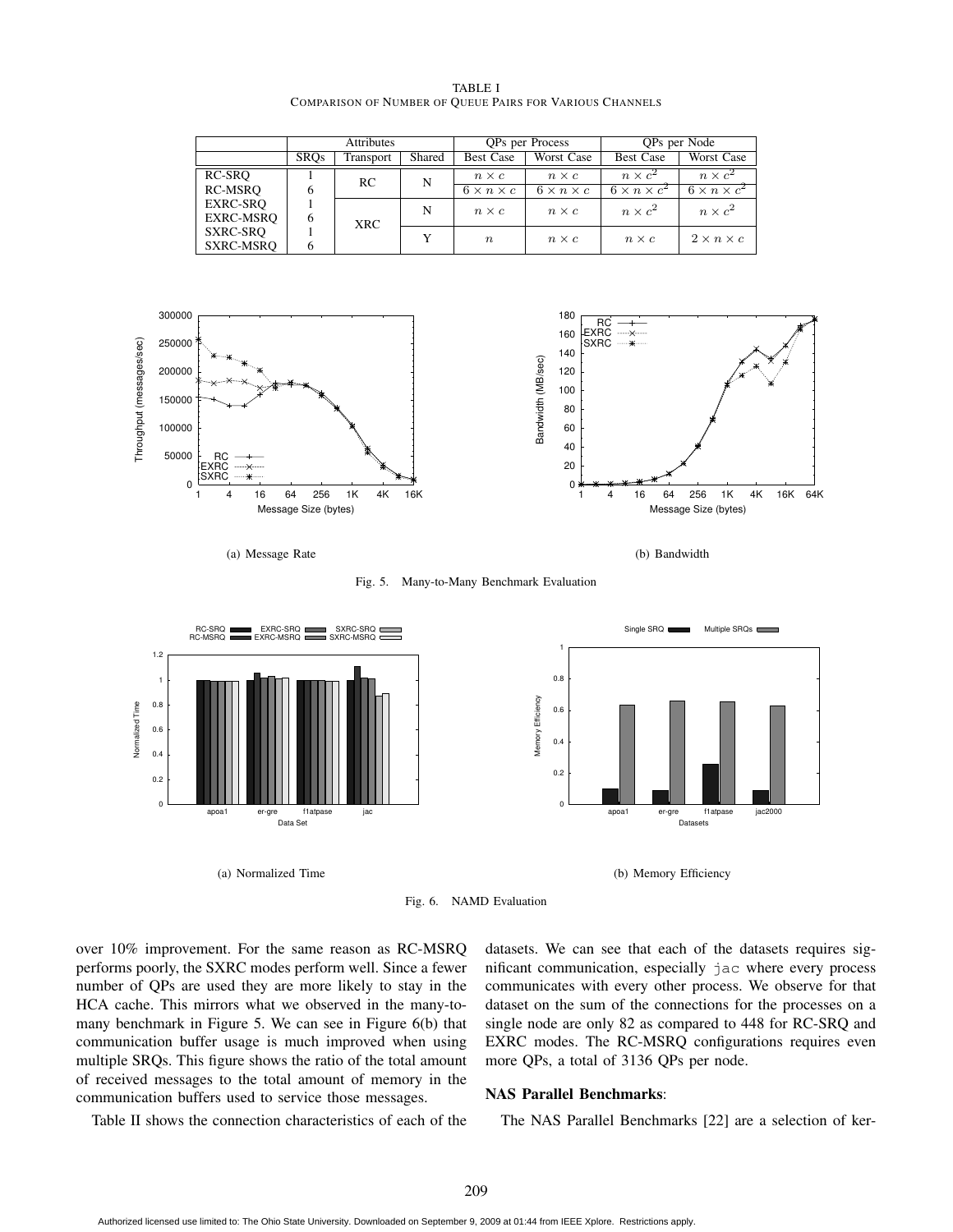nels that are typical in various Computational Fluid Dynamics (CFD) applications. As such, they are a good tool to evaluate the performance of the MPI library and parallel machines. In this evaluation the Class "C" benchmark size was used.

The performance results for each of the configurations are shown in Figure 7(a). Very little performance variation was observed in nearly all of the benchmarks. Only one benchmark, IS, showed a consistent improvement with the SXRC transport. The dominating factor in the IS benchmark performance is the MPI\_Alltoall collective for large message sizes. For large message sizes the MPI\_Alltoall collective sends directly to each process in the job. In the SXRC configurations, connections can be shared and can reduce connection thrashing in the HCA cache. There seems to be little difference between the SXRC-MSRQ and SXRC-SRQ modes in terms of performance.

Figure 7(b) shows the memory efficiency obtained by using multiple SRQs compared to a single SRQ. In all benchmarks efficiency was greatly increased. In the case of SP, efficiency rose from less than 6% to 75%. Using XRC we are able to acheive this buffer efficeincy as well as a reduction in connection memory.

The connection characteristics for the NAS benchmarks are shown in Table III. The benchmarks have a variety of patterns. IS, the benchmark where the SXRC modes outperformed, we notice that all connections are required. Using SXRC each process on average only needs to create 9.25 connections as apposed to 56 connections for the ESRQ and RC-SRQ modes (the shared memory channel is used for 7 others). The on-demand connection setup method seems to work well, although not always setting up the minimal number of connections.

#### VII. CONCLUSION

Clusters are continuing to scale to ever-increasing core counts. Node counts are increasing significantly, but much of the growth in core counts is coming from multi-core clusters. On large-scale clusters MPI is the primary programming model.

As such a significant part of the cluster environment and the high impact on application performance and scalability, the MPI library has an important role. It also must maintain a low resource footprint to allow applications to use as much node memory as possible. The Reliable Connection (RC) transport of InfiniBand has previously been show to scale poorly to very large-scale process counts, restricting the ability of the MPI library to remain scalable.

To address this scalability problem a new InfiniBand transport, eXtended Reliable Connection (XRC) has been introduced. Instead of requiring separate connections for each process, it allows connections to be a perl-node basis. This allows a reduction in memory usage by a factor of the number of cores per node.

In this paper we have designed MPI for this new transport and described the various opportunities it offers. We have implemented our design and evaluated them against RC-based implementations. Our study shows large gains in connection memory scalability. Also, using the SRQ addressing we are able to show increased communication buffer efficiency through multiple SRQs without sacrificing performance or memory. We additionally show a 10% improvement in the jac2000 dataset for NAMD using the XRC based design.

In the future we hope to evaluate our designs at a larger scale. At a larger scale we would like to compare the XRC based design with the hybrid RC-UD design proposed earlier. We would also like to explore dynamic creation of SRQs to fit the message sizes commonly used by the applications instead of the static SRQ buffer pools used currently.

#### ACKNOWLEDGMENT

This research is supported in part by U.S. Department of Energy grants #DE-FC02-06ER25749 and #DE-FC02- 06ER25755; National Science Foundation grants #CNS-0403342 and #CCF-0702675; grant from Wright Center for Innovation #WCI04-010-OSU-0; grants from Intel, Mellanox, Cisco, and Sun Microsystems; Equipment donations from Intel, Mellanox, AMD, Advanced Clustering, IBM, Appro, QLogic, and Sun Microsystems.

#### **REFERENCES**

- [1] InfiniBand Trade Association, "InfiniBand Architecture Specification," http://www.infinibandta.com.
- [2] *MPI: A Message-Passing Interface Standard*, Message Passing Interface Forum, Mar 1994.<br>Texas Advanced
- [3] Texas Advanced Computing Center, "HPC Systems," http://www.tacc.utexas.edu/resources/hpcsystems/.
- "TOP 500 Supercomputer Sites," http://www.top500.org.
- [5] M. Koop, S. Sur, Q. Gao, and D. K. Panda, "High Performance MPI Design using Unreliable Datagram for Ultra-Scale InfiniBand Clusters,' in *21st ACM International Conference on Supercomputing (ICS07)*, Seattle, WA, June 2007.
- [6] S. Sur, L. Chai, H.-W. Jin, and D. K. Panda, "Shared Receive Queue Based Scalable MPI Design for InfiniBand Clusters," in *International Parallel and Distributed Processing Symposium (IPDPS)*, 2006.
- [7] G. Shipman, T. Woodall, R. Graham, and A. Maccabe, "Infiniband Scalability in Open MPI," in *International Parallel and Distributed Processing Symposium (IPDPS)*, 2006.
- [8] M. Koop, T. Jones, and D. K. Panda, "Reducing Connection Memory Requirements of MPI for InfiniBand Clusters: A Message Coalescing Approach," in *7th IEEE Int'l Symposium on Cluster Computing and the Grid (CCGrid07)*, Rio de Janeiro, Brazil, May 2007.
- [9] W. Yu, Q. Gao, and D. K. Panda, "Adaptive Connection Management for Scalable MPI over InfiniBand," in *International Parallel and Distributed Processing Symposium (IPDPS)*, 2006.
- [10] M. Koop, S. Sur, and D. K. Panda, "Zero-Copy Protocol for MPI using InfiniBand Unreliable Datagram," in *IEEE Int'l Conference on Cluster Computing (Cluster 2007)*, September 2007.
- [11] M. Koop, T. Jones, and D. K. Panda, "MVAPICH-Aptus: Scalable<br>High-Performance Multi-Transport MPI over InfiniBand," in IEEE Int'l High-Performance Multi-Transport MPI over InfiniBand," *Parallel and Distributed Processing Symposium (IPDPS 2008)*, April 2008.
- [12] S. Sur, M. Koop, L. Chai, and D. K. Panda, "Performance Analysis and Evaluation of Mellanox ConnectX InfiniBand Architecture with Multi-Core Platforms," in *15th IEEE Int'l Symposium on Hot Interconnects (HotI15)*, August 2007.
- [13] Mellanox Technologies, "ConnectX Architecture," http://www.mellanox.com/products/connectx\_architecture.php.
- [14] The Open MPI Team, "Open MPI," http://www.open-mpi.org/.
- [15] G. M. Shipman, R. Brightwell, B. Barrett, J. M. Squyres, and G. Bloch, "Investigations on infiniband: Efficient network buffer utilization at scale," in *Proceedings, Euro PVM/MPI*, Paris, France, October 2007.<br>Sandia National Laboratories, "Thunderbird Linux Cluster
- [16] Sandia National Laboratories, "Thunderbird Linux Cluster," http://www.cs.sandia.gov/platforms/ Thunderbird.html.
- [17] OpenFabrics Alliance, "OpenFabrics," http://www.openfabrics.org/.
- Network-Based Computing Laboratory, "MVAPICH: MPI over Infini-Band and iWARP," http://mvapich.cse.ohio-state.edu.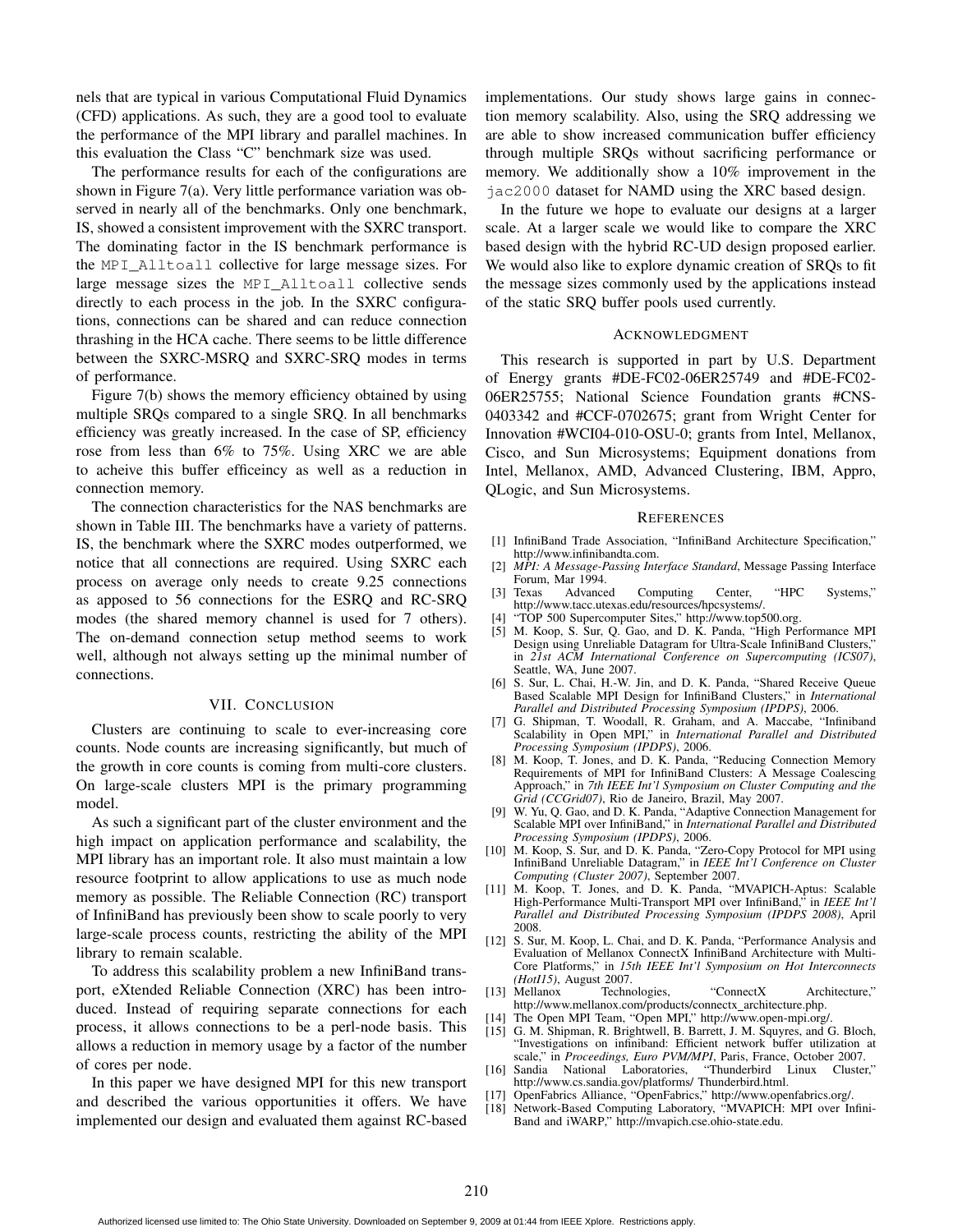

(a) Normalized Time

(b) Memory Efficiency

Fig. 7. NAS Parallel Benchmarks (Class C) Evaluation

- [19] W. Gropp, E. Lusk, N. Doss, and A. Skjellum, "A High-Performance, Portable Implementation of the MPI, Message Passing Interface Standard," Argonne National Laboratory and Mississippi State University, Tech. Rep.
- [20] Lawrence Berkeley National Laboratory, "MVICH: MPI for Virtual Interface Architecture," http://www.nersc.gov/research/FTG/mvich/ index.html, August 2001.
- [21] J. C. Phillips, G. Zheng, S. Kumar, and L. V. Kale, "NAMD: Biomolecular Simulation on Thousands of Processors," in *Supercomputing*, 2002.
- [22] D. H. Bailey, E. Barszcz, J. T. Barton, D. S. Browning, R. L. Carter, D. Dagum, R. A. Fatoohi, P. O. Frederickson, T. A. Lasinski, R. S. Schreiber, H. D. Simon, V. Venkatakrishnan, and S. K. Weeratunga, "The NAS parallel benchmarks," vol. 5, no. 3, Fall 1991, pp. 63–73.